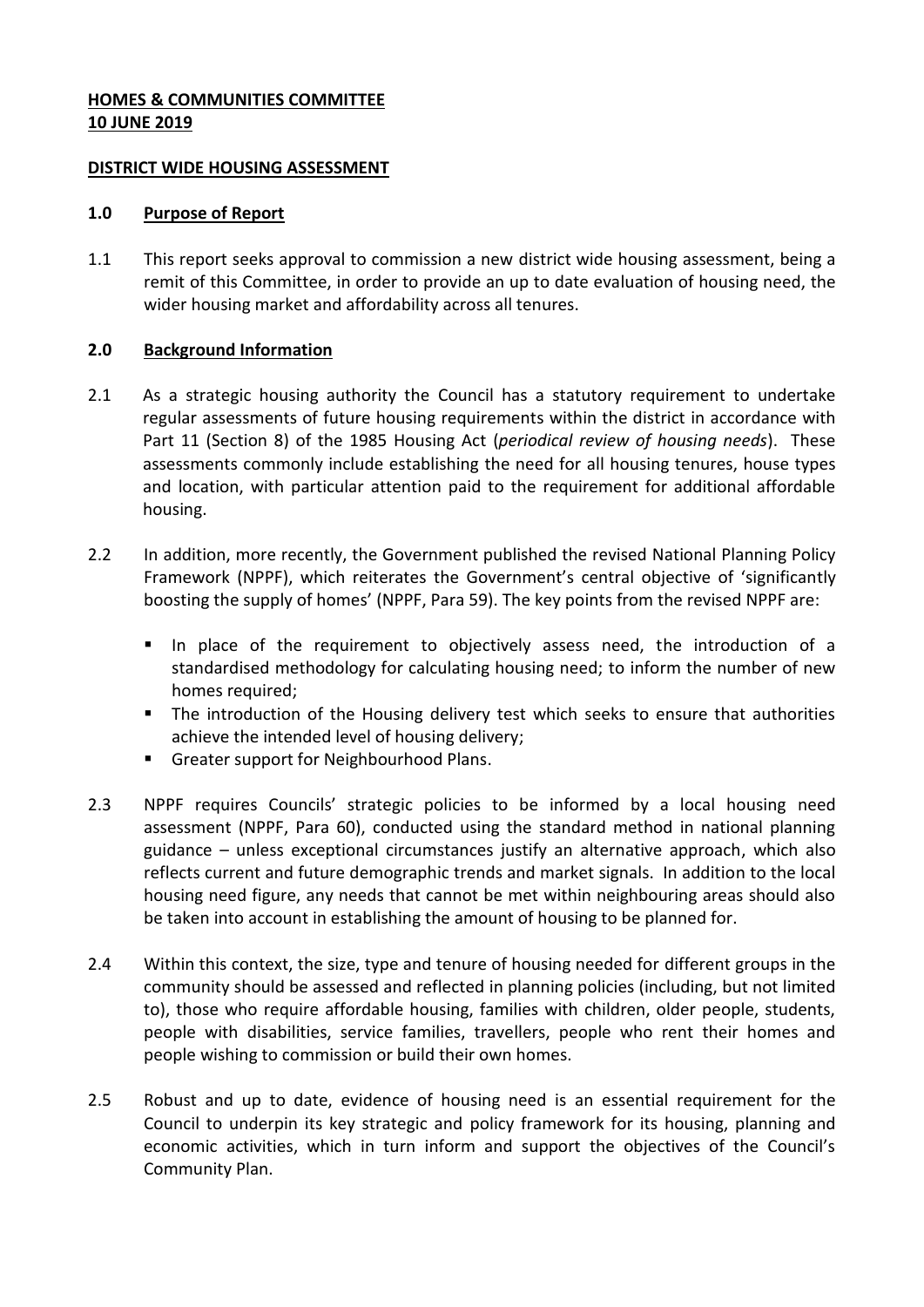# **3.0 Housing Assessment - 2014**

- 3.1 In 2014 the Council commissioned David Couttie Associates (DCA) to undertake a district wide 'Housing Market and Needs Assessment' (HMNA), following the previous assessments completed in 2003 and 2009.
- 3.2 The key objective of the study was to provide high quality data to enable the Council to understand the nature and level of housing demand and need within the district and to provide a robust and credible assessment of the local housing market.
- 3.3 The assessment consisted of a postal questionnaire (primary research), secondary data analysis, focus groups with key stakeholders and Member consultation. These, together with an analysis of the district housing market data, a housing market survey, dwelling balance analysis, census information and household and population projections, informed the overall Assessment.
- 3.4 There were a number of important findings from the 2014 Assessment, demonstrating a significant housing need across the district, which can be found in the following link:

**<https://www.newark-sherwooddc.gov.uk/housing/housingneedssurvey2014/>**

- 3.5 The findings informed the strategic housing priorities for the Council at the time, including the Housing Revenue Account Business Plan (HRA BP), and the relevant housing policies within the Local Development Framework.
- 3.6 The Committee should also reflect on the report at Agenda Item No. 11 detailing the strong delivery of affordable housing delivery across district, which can only be achieved where a robust housing needs evidence base is available.

# **4.0 New Housing Assessment**

- 4.1 It is good practice for a local housing assessment to be reviewed every 5 years in order to support the Council's role as a strategic housing commissioner and local planning authority. In this respect, and as the last assessment was completed over five years, it is now considered appropriate to commission a new assessment.
- 4.2 Taking into consideration the requirements set out in section 2, the new assessment would follow the output framework identified below:
	- a) Deliver the housing needs requirements for the Council in its role as a strategic housing commissioner and local planning authority, for all tenure types and the need for affordable housing, indicating appropriate tenure and dwelling type mixes at a district, ward and settlement level.
	- b) Demonstrate the overall housing need for both market and affordable housing for a period of up to 5 years (2024) and an indicative need forecast for the period 2024 to 2029, within both an urban and rural context.
	- c) Include the breakdown of the overall housing figure by tenure, including household types and size and dwelling size by tenure.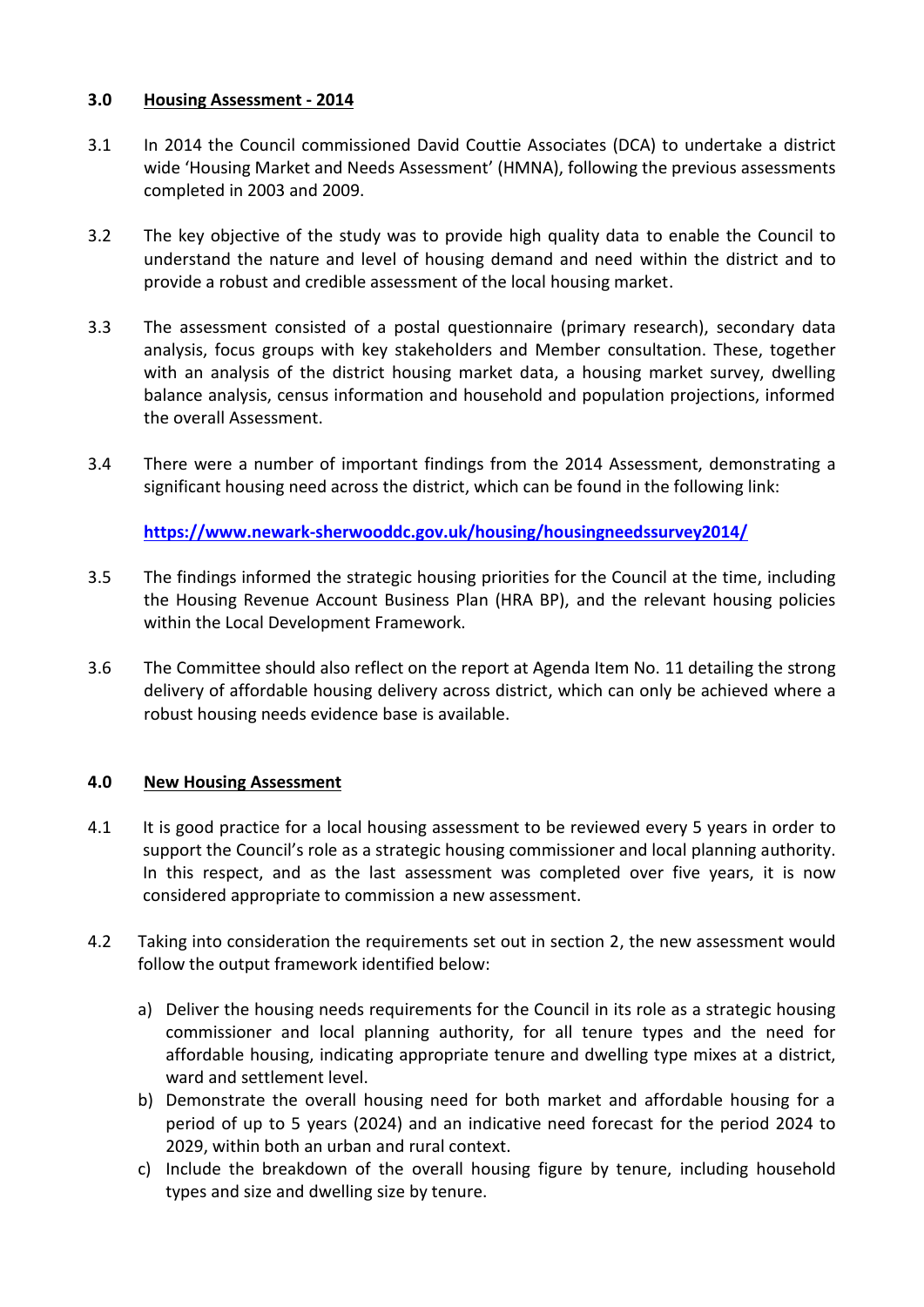- d) Identify how the age profile and household mix relate to each other and how this may change in the future.
- e) Evidence the need for certain types of housing and the needs of different groups, including, but not exclusively, self-build and custom housebuilding, family housing, older people, housing for people with disabilities, service families, students, key workers, first time buyers, minority ethnic households, younger people, low-income households and homeless households
- f) Analyse and explain the housing aspirations for each household type and how future provision could be provided.
- g) Explore the range of intermediate housing products (*the wider affordable housing offer*) available and whether there is a role in the local housing market for them.
- h) Identify the levels of adapted housing.
- i) Review relevant national and local policies, population and demographic changes including migration patterns.
- j) Examine the function and dynamics of the district's housing market and its relationship with neighbouring authorities (*understanding the duty to co-operate*).
- k) Outline the local relationship between housing and the economy.
- l) Examine the impact of welfare reform and recent changes to homelessness legislation on housing need and the local market.
- m) Examine the configuration and turnover of the Council's housing stock to assess its fitness to meet local housing need now and in the future, set against maintaining a viable HRA BP. In addition to informing the type of new build Council housing units required over the period of the assessment.

# *Methodology*

- 4.3 There are two principle approaches to undertake a housing assessment, one being where secondary research is only used and the other where both primary and secondary research is used.
- 4.4 Secondary research provides a review of readily accessible data sources including, but not limited to:
	- **Income**
	- **Land Registry House Price data**
	- CORE lettings data from Registered Providers
	- **Statutory housing data returns**
	- **Population, household and migration projections**
	- **Census Data**
	- **Local intelligence and data, e.g. a Resident Survey, housing register data.**
- 4.5 Primary research provides qualitative information, which gives the ability to review and triangulate the secondary data so strengthening the soundness of the evidence base. Examples of primary research include:
	- A postal questionnaire (*which would normally have to be to over 20% of households in the district to be statistically valid*)
	- **Housing market surveys with estate, letting agents and Registered Providers.**
	- Focus groups with key stakeholders, e.g. developer and local authority partners.